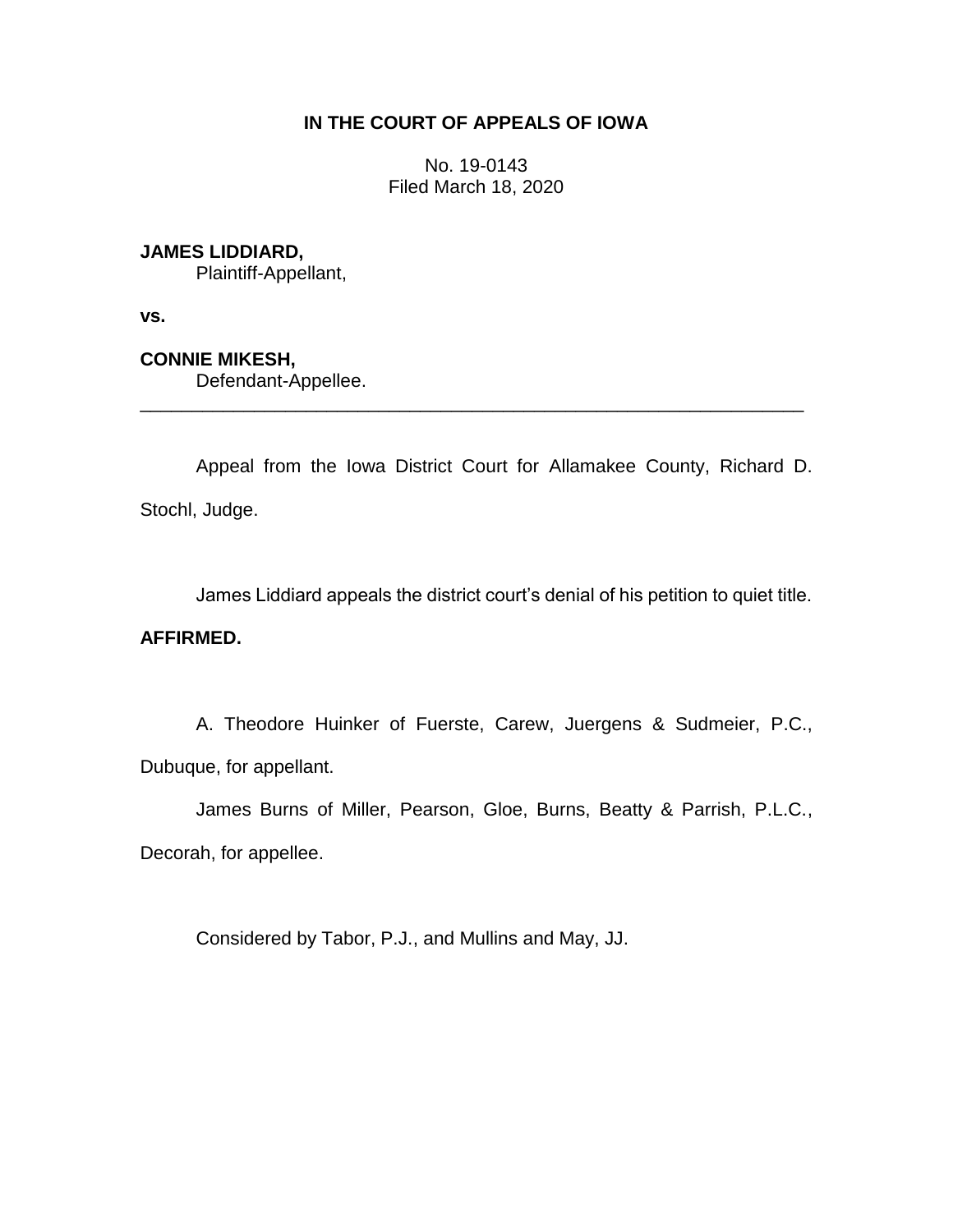**MAY, Judge.**

This case involves a boundary-line dispute. James Liddiard has resided on his property in Allamakee County his entire life. His parents purchased the land around 1944 or 1945. Liddiard acquired the title in 1995.

Before Liddiard's family owned the land, it was owned by Larry Griffin. Griffin's deed, which was dated 1887, included the following property description:

The Northeast Corner of the Northwest Quarter of the Northeast Quarter of Section 31, Township 99 R 6 West, containing five acres more or less bounded by the brink of the bluff.

But neither Liddiard's deed nor his parents' deed included the "more or less" language. Instead his deed stated, "five acres of land in the Northeast corner of said described forty acres, being bounded by the brink of the bluff."

In July 1988, Connie Mikesh purchased the property next to Liddiard's. When buying the property, Mikesh hired Roger Mohn to perform a survey. The completed survey included a five-acre square cut-out in the northeast corner of the property. Mohn's survey was recorded in 1988.

Liddiard and Mikesh had no disputes until the early 2000s. Then a dispute arose regarding ownership of logged timber. Eventually, the issue was brought to small claims court. Mikesh prevailed when the court found, relying on Mohn's survey, that she owned the property. But the court specifically stated it had "no jurisdiction to establish property lines" and it had "no jurisdiction to correct an erroneous survey even if it is shown to be incorrect." That occurred in November 2008.

In May 2014, Liddiard brought this action to quiet title for approximately eight acres in addition to the five-acre square. He contends the true boundary line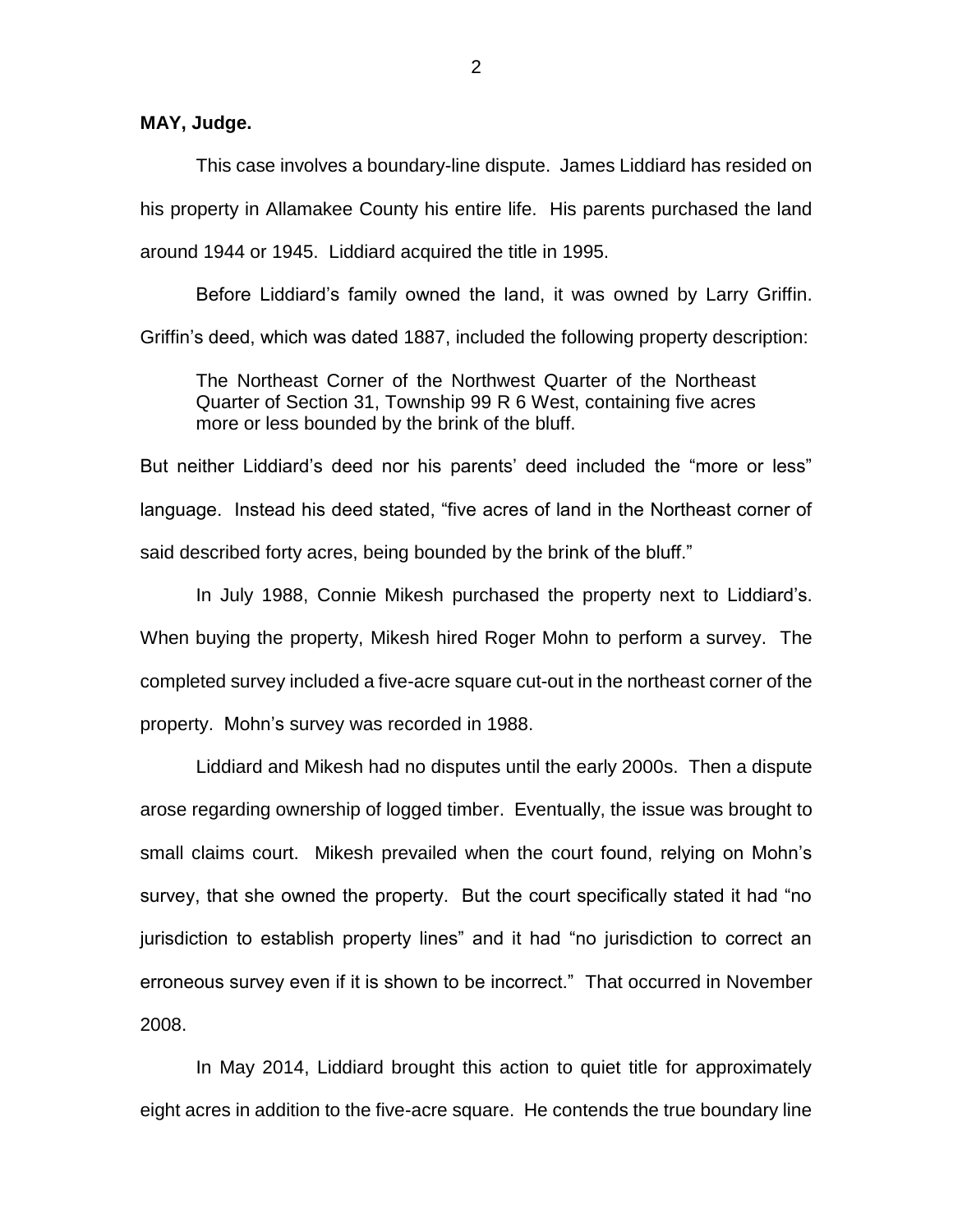is the fence line. He relies on theories of adverse possession and acquiescence. The district court found Liddiard failed to meet his burden under either theory. He now appeals.

Liddiard's action to quiet title under the theory of adverse possession is an equitable proceeding, and our review is de novo. *Albert v. Conger*, 886 N.W.2d 877, 879 (Iowa Ct. App. 2016). But the acquiescence claim is governed by Iowa Code chapter 650 (2014), which "is a special action." *Id.* So our standard of review would normally be correction of errors at law. *Id.* "However, because the parties appear to be in agreement that the claims were equitable and tried in equity, we will apply a de novo review." *Mixdorf v. Mixdorf*, No. 16-0596, 2017 WL 2461493, at \*1 (Iowa Ct. App. June 7, 2017).

As a preliminary matter, Liddiard contends the district court erred in interpreting the language of the 1887 deed. He argues the "[five] acres more or less is not to be used as a limiting descriptor" and the description "should not be applied until after the physical monument, the brink of the bluff has been surveyed." But Liddiard cites no supporting authority for this proposition. *See* Iowa R. App. P.  $6.903(2)(q)(3)$  ("Failure to cite authority in support of an issue may be deemed waiver of that issue."). Moreover, as the district court noted, Liddiard's deed does not contain the "more or less" language. Reviewing the district court's ruling, we find no reliance on this specific language in determining the property line. Instead, the district court found Liddiard did not meet his burden of proof to establish either adverse possession or acquiescence.

So we turn our focus to the adverse-possession claim. "A party claiming title by adverse possession must establish hostile, actual, open, exclusive and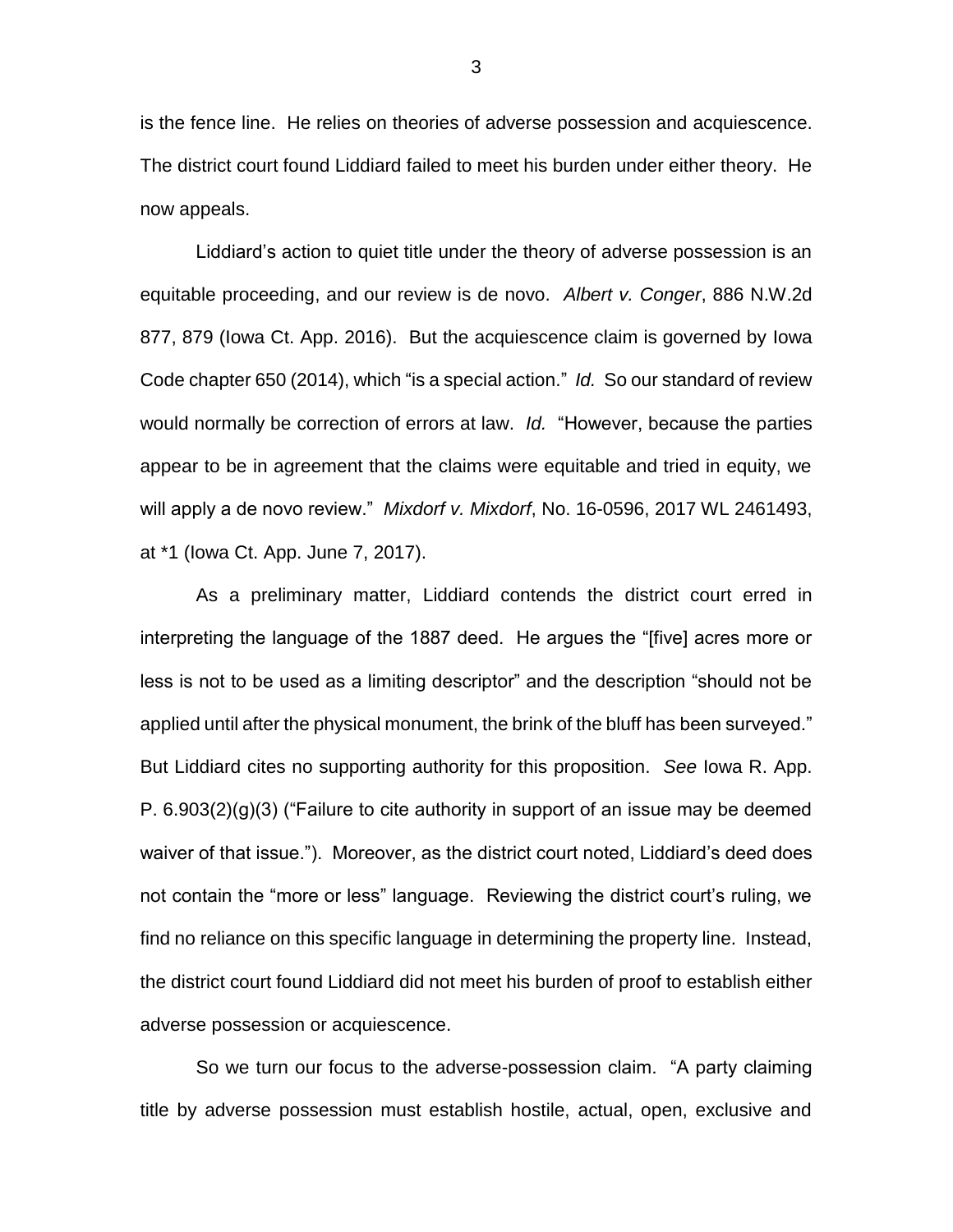continuous possession, under claim of right or color of title for at least ten years." *C.H. Moore Tr. Estate v. City of Storm Lake*, 423 N.W.2d 13, 15 (Iowa 1988). "The burden is on the plaintiff to show all the elements of adverse possession by clear and positive proof." *Louisa Cty. Conservation Bd. v. Malone*, 778 N.W.2d 204, 207 (Iowa Ct. App. 2009).

At trial, Liddiard testified he "did not know where the true boundary [was]." Both parties testified that they used the land and allowed others to use the land. Therefore, Liddiard's use was not exclusive. Moreover, prior to the logging dispute, Mikesh had no idea that Liddiard claimed any ownership of land in addition to the five-acre square. This suggests Liddiard's use was not open.

We note that a "claim of right is evidenced by taking and maintaining property, such as an owner of that type of property would, to the exclusion of the true owner; in other words, the plaintiff's conduct must clearly indicate ownership." *Id.* Liddiard did testify that he made improvements to the land, including fixing the fence and removing some brush in order to protect his cattle. But Liddiard has no idea who put up the fence and only fixed it when necessary. Also, Mikesh's husband, Gary, testified he believed the fence was only a "courtesy" fence that was constructed in the most convenient area to restrict livestock from getting out. We conclude Liddiard's efforts do not establish the substantial maintenance and improvement required to establish adverse possession. *See id.* at 208 ("Although 'mere use' is insufficient to establish hostility or claim of right, certain acts, including *substantial* maintenance and improvement of the land, can support a claim of ownership and hostility to the true owner." (Emphasis added.)).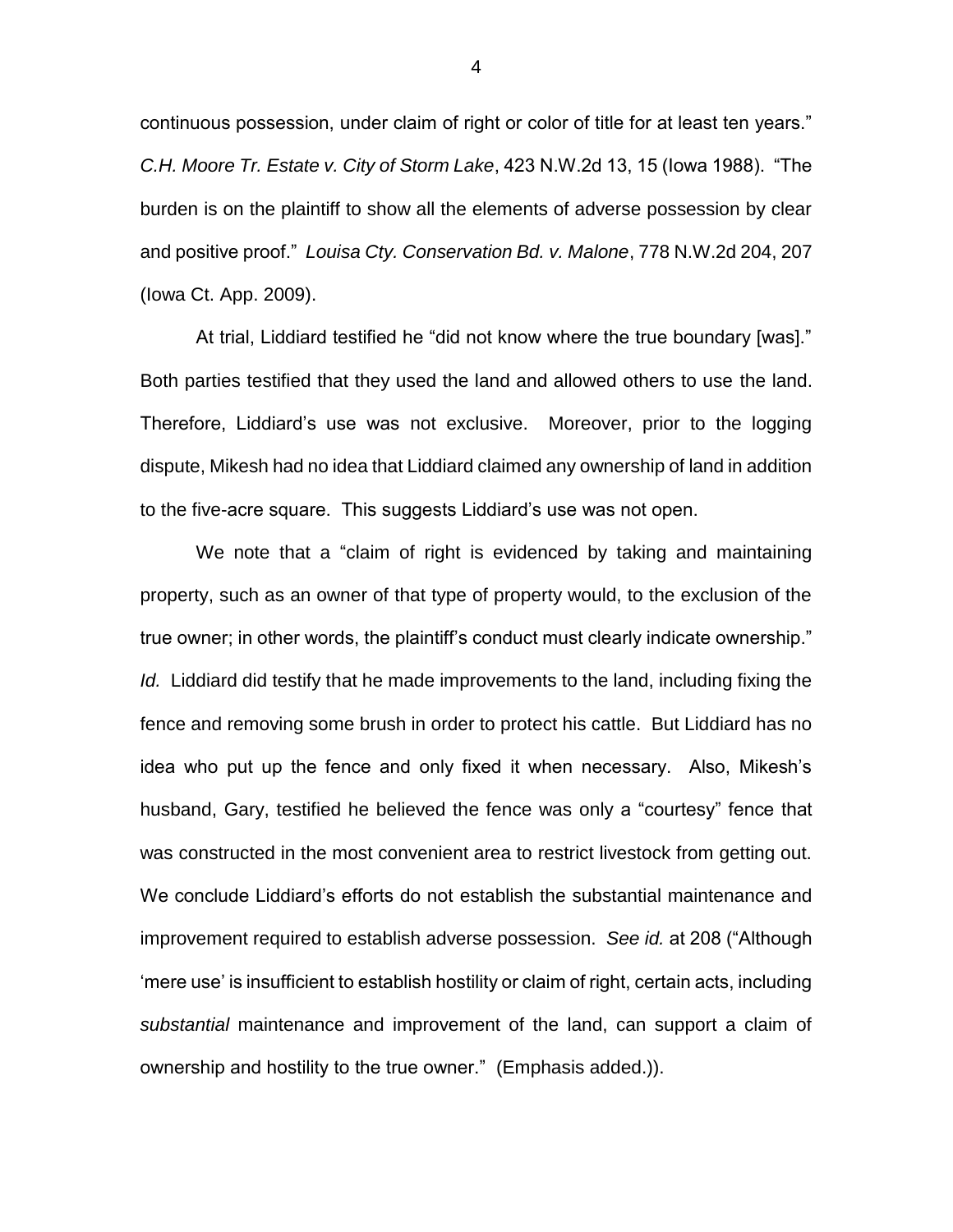We also note that Mikesh has always paid the property taxes. *But see Mitchell v. Daniels*, 509 N.W.2d 497, 500 (Iowa Ct. App. 1993) ("[P]ayment of taxes is not essential to a successful claim of adverse possession."). And following Mikesh's victory in the 2008 logging dispute, Liddiard did not contest the boundaries for another six years when he brought this action. Based on all this evidence, we agree with the district court and find Liddiard has not met his burden of proof for adverse possession. *See C.H. Moore Tr. Estate*, 423 N.W.2d at 15.

Finally, we address the acquiescence claim. Liddiard contends he proved acquiescence because "no actions were taken by Mikesh or her predecessors to inform Liddiard of an actual of different boundary line." Acquiescence is defined as "the mutual recognition by two adjoining landowners for ten years or more that a line, definitely marked by fence or in some manner, is the dividing line between them." *Ollinger v. Bennett*, 562 N.W.2d 167, 170 (Iowa 1997) (quoting *Sille v. Shaffer*, 297 N.W.2d 379, 381 (Iowa 1980)). "Acquiescence exists when *both* parties acknowledge and treat the line as the boundary." *Id.* (emphasis added) (quoting *Sille*, 297 N.W.2d at 381).

Here, *both* parties did not treat the fence as the boundary line. Mikesh testified she believed the five-acre square had always been the boundary line. Her husband and son both testified they did not believe the fence was a boundary line nor did they treat it as such. Instead, Mikesh's husband testified that the fence was a courtesy fence constructed at a convenient place near a rock formation to keep livestock contained. So it does not appear both parties are in agreement about the boundary line being the fence.

5